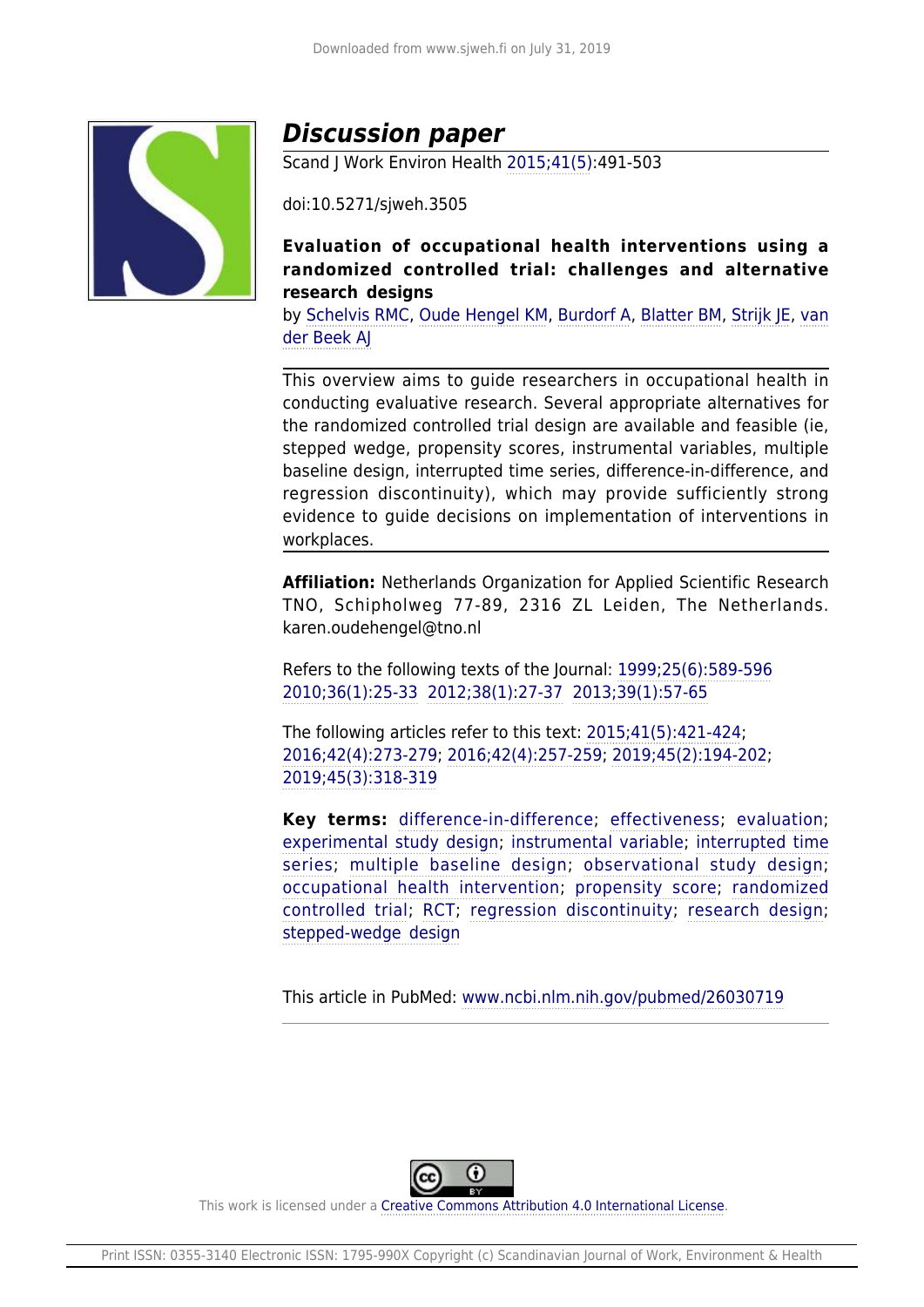# *Discussion paper*

*Scand J Work Environ Health. 2015;41(5):491–503. doi:10.5271/sjweh.3505*

# Evaluation of occupational health interventions using a randomized controlled trial: challenges and alternative research designs

*by Roosmarijn MC Schelvis, MSc,1, 2, 3, 4 Karen M Oude Hengel, PhD,1, 2, 3 Alex Burdorf, PhD, 5 Birgitte M Blatter, PhD,2, 3 Jorien E Strijk, PhD,2 Allard J van der Beek, PhD 3, 4*

Schelvis RMC, Oude Hengel KM, Burdorf A, Blatter BM, Strijk JE, van der Beek AJ. Evaluation of occupational health interventions using a randomized controlled trial: challenges and alternative research designs. *Scand J Work Environ Health.* 2015;41(5):491–503. doi:10.5271/sjweh.3505

Occupational health researchers regularly conduct evaluative intervention research for which a randomized controlled trial (RCT) may not be the most appropriate design (eg, effects of policy measures, organizational interventions on work schedules). This article demonstrates the appropriateness of alternative designs for the evaluation of occupational health interventions, which permit causal inferences, formulated along two study design approaches: experimental (stepped-wedge) and observational (propensity scores, instrumental variables, multiple baseline design, interrupted time series, difference-in-difference, and regression discontinuity). For each design, the unique characteristics are presented including the advantages and disadvantages compared to the RCT, illustrated by empirical examples in occupational health. This overview shows that several appropriate alternatives for the RCT design are feasible *and* available, which may provide sufficiently strong evidence to guide decisions on implementation of interventions in workplaces. Researchers are encouraged to continue exploring these designs and thus contribute to evidence-based occupational health.

**Key terms** difference-in-difference; effectiveness; experimental study design; instrumental variable; interrupted time series; multiple baseline design; observational study design; propensity score; RCT; regression discontinuity; stepped-wedge design.

The randomized controlled trial (RCT) is considered the gold standard in evaluative medical research as causal inferences about the therapy under study can be drawn. The first RCT was reported in a 1948 issue of the British Medical Journal (BMJ) and involved the experimental treatment of pulmonary tuberculosis (1). In this trial, a particular group of English tuberculosis patients from different care facilities, comparable in the symptoms of the disease and age were included. The included patients were assigned to either a combined medicine and bed-rest therapy, or bed-rest therapy alone, based on a statistical series of random sampled numbers. Neither the patients nor the doctors involved knew the condition the patient was assigned to, later to be named a "double blind" procedure. Therapy progress was reported on forms particularly designed for this trial. Due to this design, the researchers were able to demonstrate the added value of the combined treatment over the bed-rest treatment, but only in the first three months after onset of the disease. Thereafter a deterioration emerged, probably due to resistance to the medicine under study. Many researchers have followed this example ever since. The beauty of the randomization procedure is that chance (probably) ensures that known and unknown prognostic factors are balanced over the treatment conditions and thus do not interfere with the treatment–outcome relationship. Therefore, conclusive statements about the effectiveness of the therapy can be made.

Correspondence to: KM Oude Hengel, Netherlands Organization for Applied Scientific Research TNO, Schipholweg 77-89, 2316 ZL Leiden, The Netherlands. [E-mail: karen.oudehengel@tno.nl]

 $1$  Both authors contributed equally to this work.

<sup>2</sup> Netherlands Organization for Applied Scientific Research TNO, Leiden, The Netherlands.<br>  $\frac{3 \text{ Rodw@Work}$  Research Center on Physical Activity. Work and Health TNO-VU/VU lmc.

<sup>3</sup> Body@Work, Research Center on Physical Activity, Work and Health, TNO-VU/VUmc, The Netherlands.

<sup>4</sup> Department of Public and Occupational Health, The EMGO+ Institute for Health and Care Research, VU University Medical Center, Amsterdam, The Netherlands.

<sup>5</sup> Department of Public Health, Erasmus MC, University Medical Center Rotterdam, Rotterdam, The Netherlands.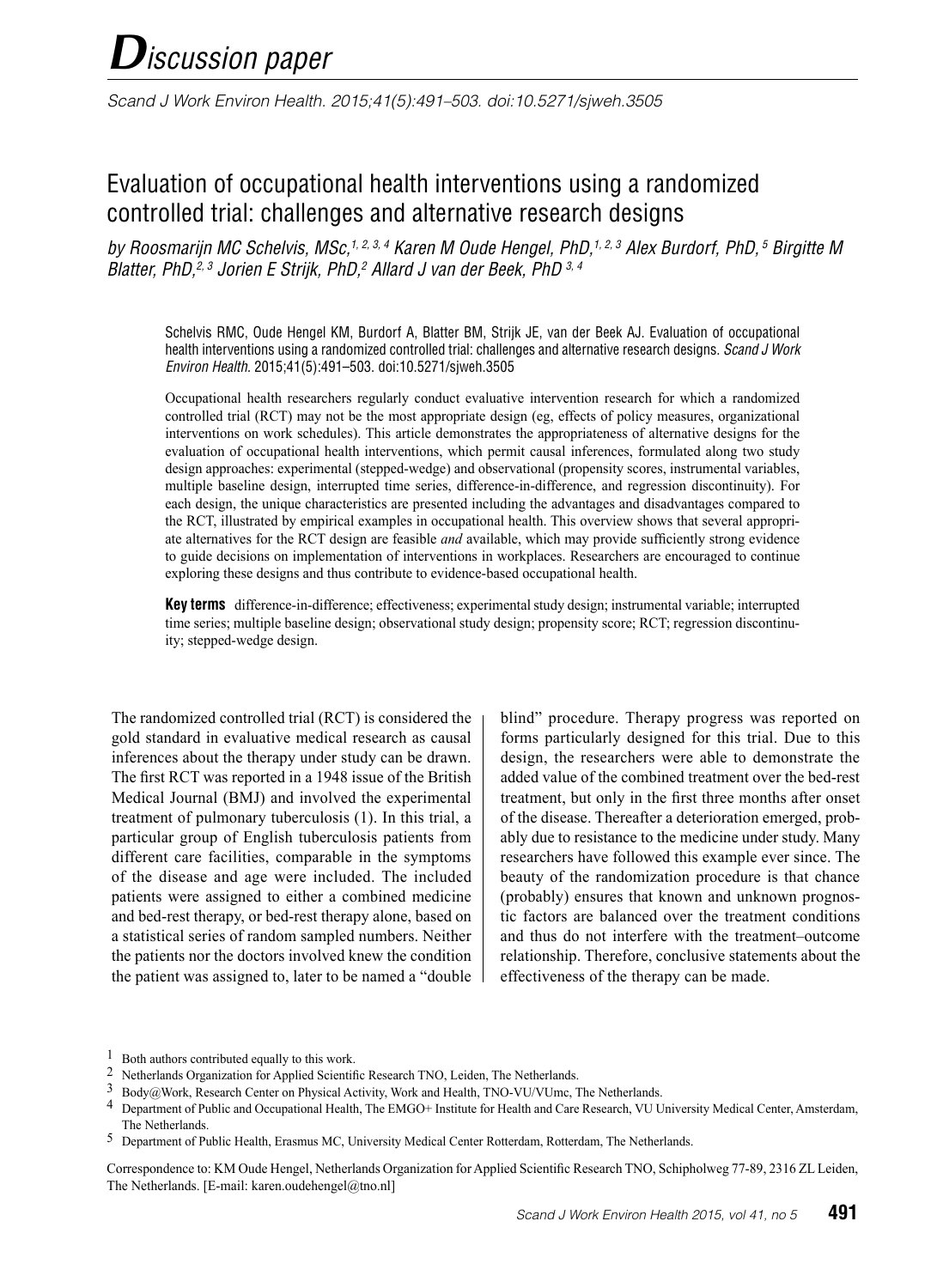In occupational health research, a typical RCT aims, for instance, to reduce productivity loss at work (ie, a primary outcome) for a randomly chosen group of employees with medically verified upper-extremity disorder (ie, specific characteristics) via an ergonomic assessment at the worksite and a physician contacting each employee's supervisor to discuss potential accommodations at work (ie, a multicomponent intervention). The effectiveness of the intervention is evaluated by the change in primary outcome from pre- to post-test in the intervention group relative to the change in this outcome in the reference group that did not receive the intervention (2). However, occupational health researchers are increasingly addressing questions regarding the outcomes of complex interventions. A complex intervention can consist of (i) multiple components, (ii) multiple providers and thus multiple levels, (iii) multiple locations, and/or (iv) multiple (varying) outcomes. The components, providers, locations and outcomes are interdependent and therefore the intervention can be difficult to standardize or administer uniformly (3–5). Furthermore, the context is often complex and thus nearly impossible to control entirely (6). Conducting an RCT on a complex intervention within an occupational health context is thus not always the most feasible option (7, 8).

The British Medical Research Council (MRC) recently published an updated guide that underlines the need for innovative evaluation methods (9). Although the MRC considers individual randomization in trials as the most robust design to prevent allocation bias, it is more and more acknowledged that common evaluation methods are not always practical or ethical for complex interventions (9). The RCT sometimes even offers too little information to draw meaningful conclusions for science or practice. More specifically, an RCT allows conclusions on the effectiveness of the intervention for a selected sample of individuals. Researchers have argued that because of complexity in the intervention and context, the required conditions that are needed for an efficacy trial will never occur (10). Even if an efficacy trial has been performed with success, then it still is "highly unlikely that interventions that do well in efficacy studies will do well in effectiveness studies, or in real-world applications" [(10) p1262].

In order to further develop the evidence base in occupational health there is a clear need for alternatives to the RCT. These alternatives can be formulated along two lines: experimental (most often RCT variants) and observational studies (11). Some (experimental) alternatives have been applied already in the occupational setting. The most commonly applied RCT variant is the cluster RCT, in which groups of individuals rather than individuals are randomized (12). Cluster RCT typically involve two levels, the cluster (eg, department) and their individual members (eg, worker), although trials of more

than two levels (eg, company, department, and worker) also exist (12). Cluster RCT have several advantages over individual RCT in organizational interventions, namely (i) increased logistic feasibility in delivering the intervention, (ii) analysis and evaluation is conducted at the same level as the intervention is applied to (ie, the group), and (iii) contamination is avoided, which might occur when unblinded interventions are administered to some individuals but not to others in the same setting (eg, department, team, occupational physician) (13). Another commonly applied variant is the controlled trial wherein a selected group of individuals or clusters receiving the intervention is compared to a reference group that is matched on known prognostic factors (eg, age) (14). This design can be preferable to an individual or cluster RCT for practical or ethical reasons in an occupational setting. Apart from randomization, the controlled trial shares all characteristics with an RCT, but lacks the advantage of balanced unknown prognostic factors in both conditions.

However, for these alternative RCT designs, challenges remain that impede drawing causal inferences (15). The cluster RCT, for example, needs much larger numbers of participants within an experimental setting, which is often problematic in terms of feasibility and costs. The controlled trial suffers from the nonrandom allocation to groups, which may introduce known and unknown factors to be unbalanced between both groups. This article presents an overview of other experimental and observational study designs for occupational health interventions, starting with an overview of practical challenges in conducting an RCT, the methodological consequences of these challenges, and an empirical example. Thereafter, the key features of each design are described, including the advantages and disadvantages, and how the challenges are minimized by applying this design.

# Challenges in applying RCT to evaluate complex interventions

When conducting an RCT in the occupational setting, researchers faces challenges concerning the methodology (ie, randomization and control group), the intervention, and the context. Empirical examples for each challenge are given in table 1.

# Methodology: randomization

Randomization of participants to the experimental condition (intervention group) or usual care/placebo condition (control group) eliminates allocation bias and internal validity threats, maximizing the probability that (un)known confounding variables will be evenly distributed over groups (16).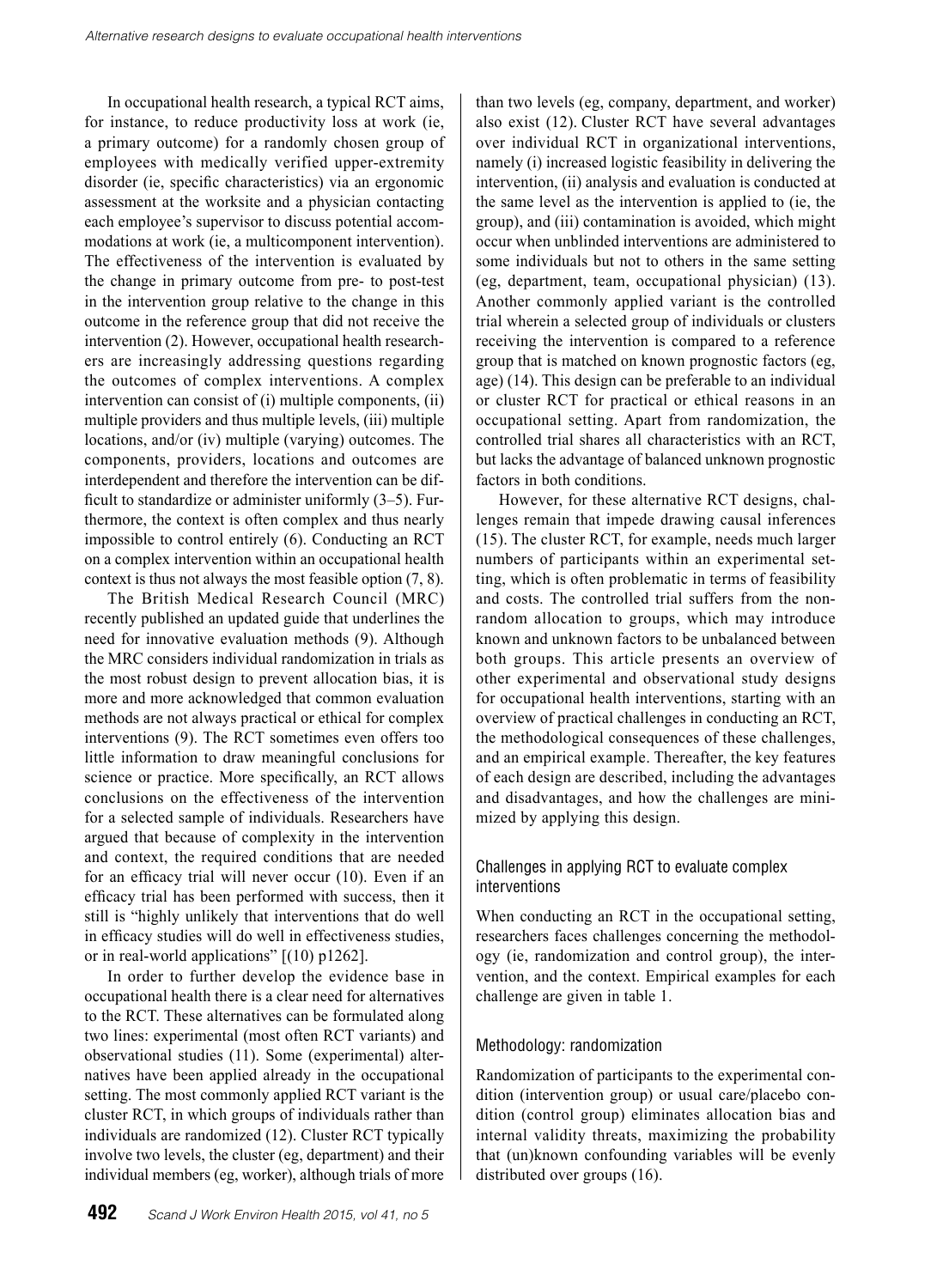|  |  |  | <b>Table 1.</b> Challenges, their examples, and consequences in occupational health intervention studies. |  |  |  |
|--|--|--|-----------------------------------------------------------------------------------------------------------|--|--|--|
|--|--|--|-----------------------------------------------------------------------------------------------------------|--|--|--|

| Clustered main<br>challenge | Challenge                                                                                      | Example <sup>a</sup>                                                                                                                                                                                                                                                                                                                              | Consequence                                                                                                                                            |
|-----------------------------|------------------------------------------------------------------------------------------------|---------------------------------------------------------------------------------------------------------------------------------------------------------------------------------------------------------------------------------------------------------------------------------------------------------------------------------------------------|--------------------------------------------------------------------------------------------------------------------------------------------------------|
| Randomization               | Only few clusters at<br>organizational level are<br>available to evaluate<br>the intervention  | A case management approach for workers on prolonged<br>sick leave was evaluated in one hospital compared to a<br>neighboring hospital (74).                                                                                                                                                                                                       | Potential confounding due to differences<br>between groups resulting from unreliable<br>randomization                                                  |
|                             | The organization<br>objects to random al-<br>location to an interven-<br>tion or control group | Department supervisors allocated participants to a preven-<br>tion program, which could have reflected their subjective<br>interest in the program, the time and workload to complete<br>the program, and their expectations for enhancing work-<br>place mental health (75).                                                                     | Potential confounding due to differences<br>between groups resulting from selection<br>bias                                                            |
| Control group               | The organization wants<br>to target all employees<br>with an intervention                      | An intervention on behavioral techniques was implement-<br>ed in two departments within a hospital. However, the<br>content of the intervention was different between the two<br>departments (76).                                                                                                                                                | Difficult to differentiate effects of the inter-<br>vention from changes due to other causes<br>resulting from the lack of a control group             |
| Intervention                | The organization or<br>researcher wants to<br>adjust the intervention<br>protocol              | The goal of the intervention was to increase the range<br>of healthy foods on offer in worksite cafeterias in two<br>supermarkets in The Netherlands so as to discourage eat-<br>ing snacks. There were conflicting interests between the<br>intervention's goal and management's targets: the greatest<br>profits came from selling snacks (77). | Difficult to differentiate which effects were<br>caused by which element of the intervention<br>resulting from changes in the intervention<br>protocol |
| Context                     | The organization is<br>subject to internal<br>change                                           | An intervention to improve sustainable employability was<br>conducted across multiple companies and worksites. During<br>the intervention period, workers from several worksites were<br>discharged as result of the economic recession (78).                                                                                                     | Potential confounding due to differences<br>between groups resulting from selective loss<br>to follow-up                                               |
|                             | The organization is<br>subject to external<br>changes                                          | In a construction company in The Netherlands, an inter-<br>vention is introduced to decrease inhalation of particu-<br>late matter at the worksite. At the same time, the Labor<br>Inspectorate decides to enforce regulations and plans to<br>visit all worksites in the Netherlands (79).                                                       | Difficult to differentiate effects of the<br>intervention from those due to unintended<br>co-interventions resulting from external<br>changes          |

<sup>a</sup> The empirical examples were selected on relevance and appropriateness for the occupational setting.

*Challenge 1. Only few clusters at the organizational level are available to evaluate the intervention.* Many workplace interventions are implemented at the group level (eg, company, facility, department, and team). The randomization procedure is then applied at the group or – in methodological terms – cluster level. However, recruiting enough clusters within a specific context is often difficult. If too few clusters are included, controlling by chance for all factors and conditions that might differ between groups is impeded. Consequently, there might be an unequal distribution of baseline characteristics between groups which introduces bias to the study  $[eg, (17)]$ .

*Challenge 2. The organization objects to random assignment of persons or departments.* In practice, acknowledgment of a problem which is unique to a certain department (eg, high sickness absence, lagging work performance) can be a strong driver for organizations to participate in intervention research. Targeting this department with an intervention is at least in their interest and at the most a precondition to participate. Thereby, companies obstruct randomization and potential bias is thus introduced. If the organization wants to decide on the allocation of the employees to the intervention and control group, the two most important resulting biases are confounding (ie, error due to a third

variable that influences the exposure–outcome relation) (16) and selection bias (ie, error due to systematic differences in characteristics such as motivation, between intervention and control group) (16), which are difficult to overcome (18).

#### Methodology: control group

The effect of an intervention is measured as the difference on a certain outcome between the intervention group and the control group (18). A control group is needed to distinguish between change in outcome over time due to the planned intervention, or changes over time due to unmeasured or unknown factors (eg, a policy measure).

*Challenge 3. The organization wants to target all employees with an intervention.* Organizations are often willing to participate in an intervention study if an acknowledged problem is to be solved (eg, high prevalence of low-back pain). Hence, the employer is motivated to demonstrate that (s)he takes the problem seriously and therefore demands that everyone should be able to participate. The employer considers it unethical to offer the intervention to a selected group only, while every employee has a potentially elevated risk. As a consequence, studies within the occupational health setting sometimes have to be performed without a control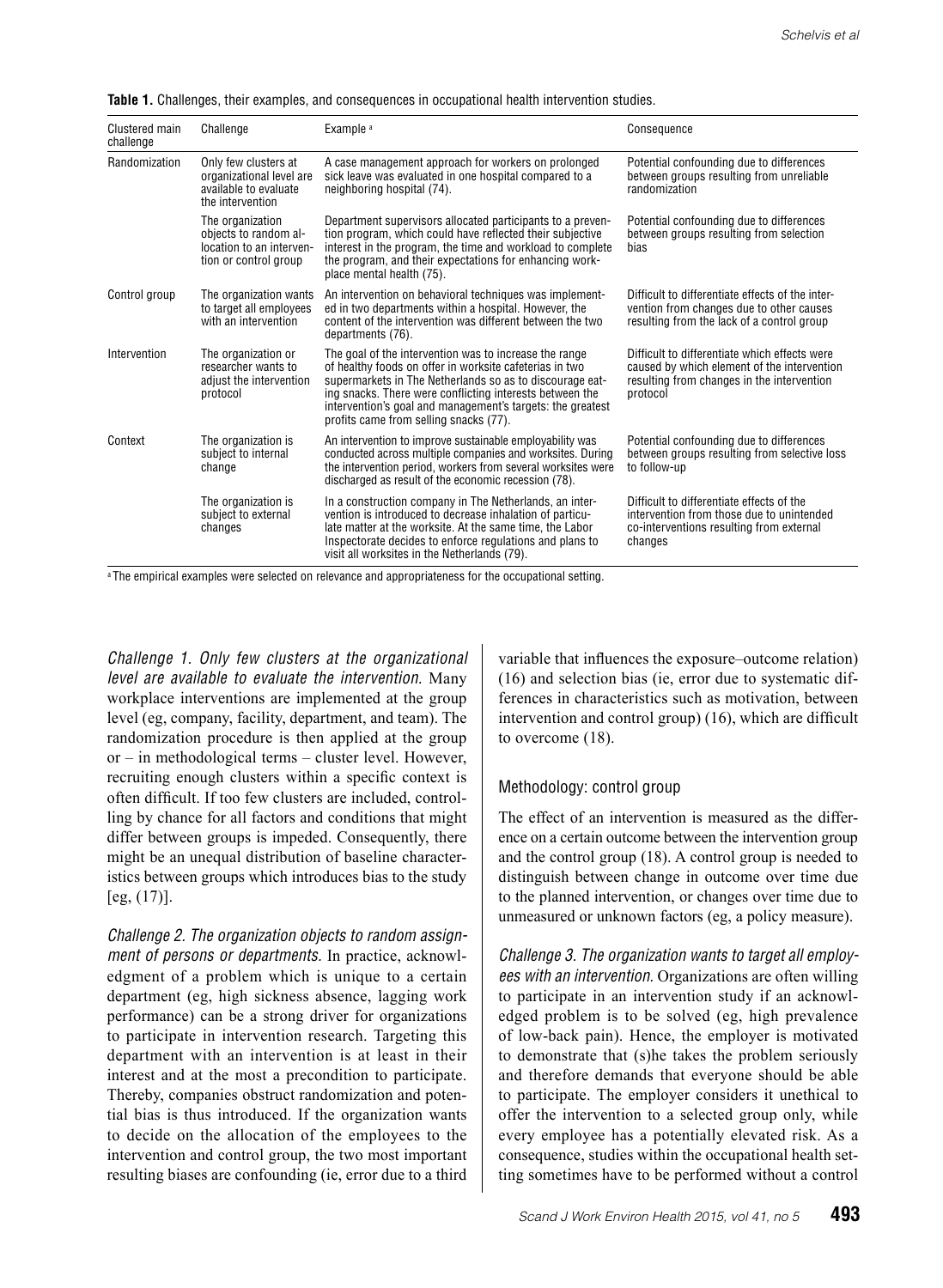group, complicating the distinction between effect of the intervention and autonomous change over time.

#### Intervention

When following the guidelines of conducting an RCT, a predefined protocol for implementing and evaluating interventions is preferred in order to reach high internal validity (16). High fidelity to the protocol is furthermore important in order to understand key intervention processes and functions, and thus enable answers to the question of why the intervention is or is not effective.

*Challenge 4. The organization or the researcher wants to adjust the intervention protocol.* Either the organization or the researchers may want to adjust the intervention protocol to fit the specific context per cluster, thereby violating the standardization principle. For instance, the order of intervention components may be altered or the intervention components may be tailored to a specific group of workers or to specific occupational health problems. If adjustments are made within clusters, it becomes difficult to establish which intervention components or what implementation processes contributed to the effectiveness or lack thereof of the intervention, a situation sometimes referred to as a 'black box' (19, 20).

## **Context**

For most occupational health interventions a doubleblind-placebo trial is nearly impossible: complex interventions are dependent on the context in which they are applied. Moreover, besides the intentional adjustments described under challenge four, the intervention provider, the participants or the context may unintentionally influence the delivery and content of the intervention and thereby the outcomes (ie, information bias).

*Challenge 5. The organization is subject to internal change.* Many worksites and departments are subject to continuous change (21). For example, within the participating department not only the intervention under study, but also a co-intervention is delivered. In hospitals, lifting devices may be introduced to reduce mechanical load among nurses, whereas simultaneously hospital beds are replaced by high-low beds that also reduce nurses' mechanical load. Implementing the intervention under fully controlled conditions is thereby impeded. A second example is a change in staffing: employees and managers change jobs or retire, new employees are hired, and teams are moved to other areas or downsized. Consequently, high loss to follow-up can be expected and a decreased study sample complicates reliable conclusions regarding intervention effects.

*Challenge 6. The organization is subject to external change.* Even when the intervention is performed under controlled conditions within the company, external changes might interfere with the intervention (21). For instance, increased enforcement of regulations by the Labour Inspectorate on the main outcome of the intervention might take place simultaneously (eg, exposure to dust containing quartz). Or, a nationwide campaign on work stress is implemented during the same period as a local stress management intervention, which motivates the control group to implement stress prevention measures as well. As a consequence of these so-called co-interventions, it becomes more difficult to distinguish autonomous change from effect, even if a control group is present.

In sum, difficulties with regard to methodology, intervention, and context may hamper the evaluation of complex occupational health interventions by means of an RCT. However, we fully agree with Kristensen (18), who stated that "there may be many good reasons for not performing a RCT in an occupational setting. But there are no good reasons for ignoring the problems created by not applying such a design."

# Alternatives for evaluating complex occupational health interventions

Several alternative experimental designs and designs using observational data are potentially interesting for the evaluation of complex interventions (14, 22). The core team of authors discussed a list of potential alternatives for the occupational health setting and those most relevant and applicable to the occupational health setting were selected for this article. In contribution to the current debate on alternatives to randomization in the evaluation of public health interventions (9), the selection of alternatives is described based on theoretical literature and empirical examples (tables 2 and 3).

#### Alternative design in experimental research

*Stepped-wedge randomized trial.* The stepped wedge randomized trial is a modification of the individual or cluster RCT in which an intervention is sequentially rolled-out to all participants over consecutive time periods (23). The order in which the individuals or clusters receive the intervention is randomized, so that at the end of the entire time period all participants have received the intervention, thereby counteracting challenge 3 (*the organization wants to target all employees with an intervention*) (24). The stepped-wedge design is particularly suitable if it is considered unethical to withhold the intervention from participants in a control group (25). Additionally, the stepped wedge design allows for improvement of the intervention based on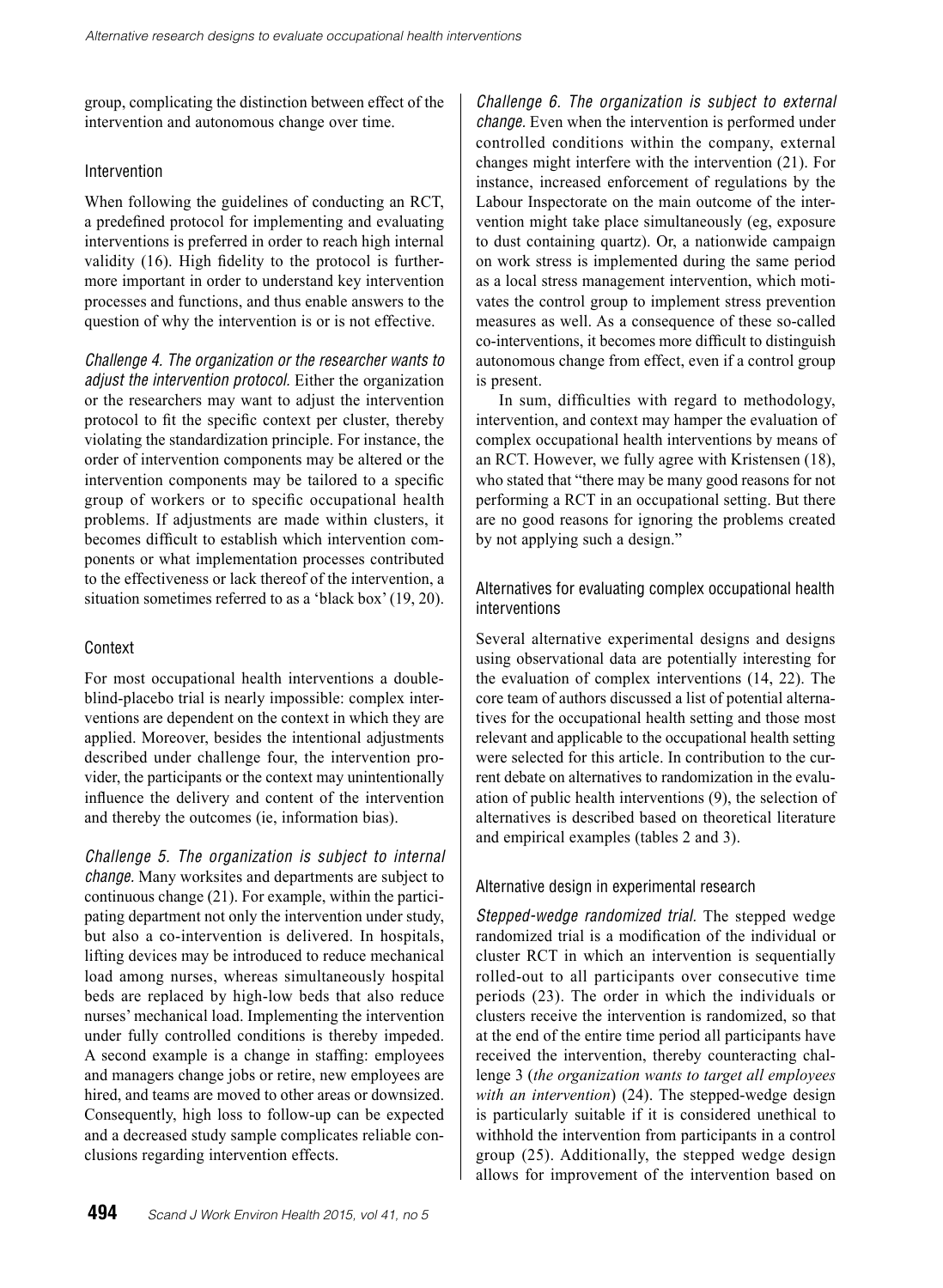| Design type                         | Allocation of intervention                                                                | Confounding                                                                                     | Data requirements       | Measurements                                                                     |
|-------------------------------------|-------------------------------------------------------------------------------------------|-------------------------------------------------------------------------------------------------|-------------------------|----------------------------------------------------------------------------------|
| Experimental                        |                                                                                           |                                                                                                 |                         |                                                                                  |
| RCT                                 | Randomization at individual level                                                         | Known and unknown prog-<br>nostic factors are balanced                                          | Longitudinal data       | Before and at least once after<br>intervention                                   |
| <b>Cluster RCT</b>                  | Randomization at group level                                                              | Known and unknown prog-<br>nostic factors may be un-<br>balanced over clusters                  | Longitudinal data       | Before and at least once after<br>intervention                                   |
| Stepped-wedge random-<br>ized trial | Randomization of intervention to<br>all individuals or groups sequen-<br>tially over time | Known and unknown prog-<br>nostic factors may be un-<br>balanced over clusters and<br>over time | Longitudinal data       | Repeated before and after                                                        |
| Observational                       |                                                                                           |                                                                                                 |                         |                                                                                  |
| Propensity score method             | Likelihood to have been offered<br>the intervention                                       | Matching, stratification<br>or adjustment for known<br>prognostic factors                       | Longitudinal data       | Before and at least once after<br>intervention                                   |
| Instrumental variable method        | Exposure to 'the instrument' pre-<br>dicts actual intervention received                   | No influence of unknown<br>prognostic factors                                                   | Longitudinal data       | Before and at least once after<br>intervention                                   |
| Multiple baseline design            | Intervention to all individuals or<br>groups sequentially over time                       | Adjustment for known<br>prognostic factors                                                      | Longitudinal data       | Repeated before and after                                                        |
| Interrupted time series             | Intervention to all individuals at<br>particular moment in time                           | Adjustment for known<br>prognostic factors                                                      | Cross-sectional<br>data | Multiple repeats over time<br>(eg, routinely collected data)<br>before and after |
| Differences-in-differences          | Intervention to selected individu-<br>als at particular moment in time                    | Adjustment for known<br>prognostic factors                                                      | Cross-sectional<br>data | Multiple repeats over time<br>(eg, routinely collected data)<br>before and after |
| Regression discontinuity            | Intervention to individuals at par-<br>ticular moment in time                             | No influence of unknown<br>prognostic factors                                                   | Cross-sectional<br>data | Multiple repeats over time<br>(eg, routinely collected data)<br>before and after |

Table 2. Overview of evaluative designs, their characteristics, and data requirements. [RCT=randomized controlled trial.]

lessons learned in every subsequent step (which makes it very suitable for effectiveness trials in practice) and thereby eliminates challenge 4 (*the organization or the researcher wants to adjust the intervention protocol)*. Due to the within and between cluster comparisons at each measurement time across all time periods, this design allows for a variety of conclusions: both shortand long-term effects, fade out effects, and the natural course of the condition under study (26).

For the evaluation of a care program for staff members in dementia special care units, a stepped-wedge design was used (27). The care program consisted of tools and procedures to guide staff members through the detection, analysis, treatment and evaluation of residents' challenging behavior. After allocating seventeen units randomly to five groups, every four months a new group started with the intervention (24 months in total). Burnout, job satisfaction, and job demands were selfassessed before the start, midway and after the implementation process. The results of the multilevel analyses of 380 staff members showed a significant positive effect for job satisfaction [β 0.93, 95% confidence interval (95% CI) 0.48–1.38], whereas no statistically significant effects were found for burnout and job demands.

Although the stepped-wedge design helps to minimize or overcome two important challenges, it introduces new challenges in itself. These challenges are firstly that larger sample sizes might be required for some outcomes since, with the increased number of groups to compare, the design may have less statistical power than the regular (cluster) RCT (28, 29). Secondly, the data collection in each time period can put a high burden on participants and researchers, which might hamper the feasibility of the study (29). The design is most feasible if data can be (partly) routinely collected at the appropriate time intervals in a reliable and valid way (28). Thirdly, statistical analysis is complex because both a random coefficient for cluster and a fixed effect for time need to be taken into account (23).

#### Alternative designs in observational studies

In observational studies, assignment to the experimental condition is not under the researchers' control. The intervention and control group may differ in (observed) covariates, which could lead to biased estimates of intervention effects. Hereafter we describe alternative evaluation designs specifically developed to evaluate interventions with observational data while dealing with potential bias.

#### Propensity scores

The propensity scores method is a statistical matching technique that can be applied to control for confounding in evaluation studies with observational data (30, 31). The first step is to estimate propensity scores for all individuals, defined as the conditional probability of (a par-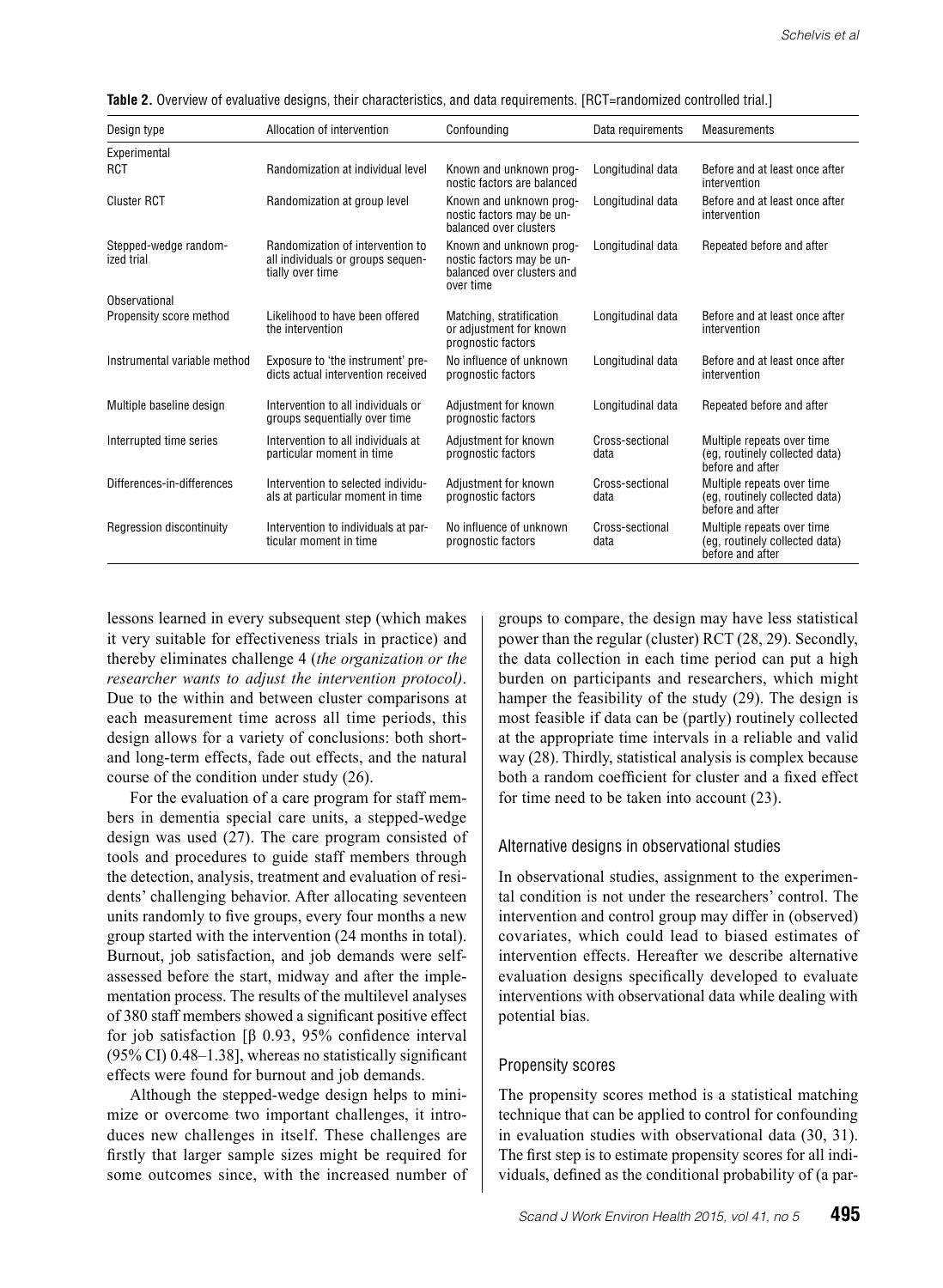| Alternatives                            | Advantages                                                                                                                                                                                                                                                                              | Disadvantages                                                                                                                                                                                                                                                                                                                                                                                                             | Solution to<br>challenges <sup>®</sup> |
|-----------------------------------------|-----------------------------------------------------------------------------------------------------------------------------------------------------------------------------------------------------------------------------------------------------------------------------------------|---------------------------------------------------------------------------------------------------------------------------------------------------------------------------------------------------------------------------------------------------------------------------------------------------------------------------------------------------------------------------------------------------------------------------|----------------------------------------|
| Stepped-wedge design                    | All participants and clusters receive the intervention<br>Randomization of order in receiving the intervention,<br>thus preventing selection bias<br>Improves feasibility for practical, ethical and/or finan-<br>cial reasons<br>Changes in protocol are possible before the next step | More measurements and a longer time period<br>High burden on participants and researchers<br>Complexity of statistical analyses<br>Decrease in statistical power and requires<br>larger sample sizes                                                                                                                                                                                                                      | 3, 4                                   |
| <b>Propensity scores</b>                | Solution if randomization has unethical consequences<br>Advantageous when effects are expected in the long<br>term, which makes an RCT costly                                                                                                                                           | Very large sample sizes are needed<br>If the propensity score is estimated incorrectly<br>or the covariates are measured imperfectly,<br>bias is introduced                                                                                                                                                                                                                                                               | $\overline{2}$                         |
| The method of instrumental<br>variables | Solution if an RCT is not possible for practical reasons<br>Instrumental variables can also correct for unmeasured<br>confounders                                                                                                                                                       | Rarely used in research practice because of<br>strong assumptions<br>Weak instruments lead to large standard errors                                                                                                                                                                                                                                                                                                       | $\overline{2}$                         |
| Multiple baseline design                | Fewer cohorts are required as cohorts act as their own<br>controls<br>Analyses can be done with routinely collected data,<br>cohort data or (historic) reference groups                                                                                                                 | Including fewer cohorts is only possible if the<br>effect sizes are large and if the intervention<br>results in rapidly observable changes in the<br>outcome variable<br>The autocorrelation can lead to inaccurate<br>estimates of the intervention effect<br>Sufficient baseline stability is needed<br>The timing of the intervention introduction<br>and duration in each cohort ought to be known<br>before starting | 1, 3, 5, 6                             |
| Interrupted time series<br>design       | Suitable if establishing control groups is difficult<br>Analyses can be based on routinely collected data, co-<br>hort data or external (historic) data or reference groups                                                                                                             | Underpowered studies because of the number of 2<br>measurements before and after the intervention<br>and the time lags of measurements<br>One needs to be able to determine specifically<br>at what time point the intervention started and<br>ended                                                                                                                                                                      |                                        |
| Differences-in-differences              | An elegant way to study 'naturally occurring' internal or<br>external changes                                                                                                                                                                                                           | Sophisticated analyses required<br>Does not account for invariant factors or macro<br>trends that interfere with the outcome<br>Under- or overestimation is a risk in individual<br>level interventions                                                                                                                                                                                                                   | 5.6                                    |
| Regression discontinuity                | Establish causal effects based on observational data<br>Feasibility of this design can be improved by using<br>routine clinical or administrative data                                                                                                                                  | Assumption that individuals around the<br>threshold are similar is debatable<br>The assignment variable possibly changes<br>over time<br>Requires larger samples sizes than an RCT                                                                                                                                                                                                                                        | 1, 2, 3                                |

a Challenge 1: Only few clusters exist to cluster the intervention at organizational level; Challenge 2: The organization objects to random assignment of persons or departments; Challenge 3: The organization wants to target all employees with an intervention; Challenge 4: The organization or the researcher wants to adjust the intervention protocol; Challenge 5: The organization is subject to internal change; Challenge 6: The organization is subject to external change.

ticular) exposure to the intervention given a number of confounding variables (32). The propensity score can be estimated with logistic regression analysis, modeling the exposure as dependent variable and the potential confounders as independent variables (33). Because some individuals with similar propensity scores are exposed to the intervention, whereas others with a similar score are not, the method assumes that actual exposure to the intervention within these individuals mimics randomization (34, 35), thereby counteracting challenge 2 (*the organization objects to random assignment of persons or departments to the intervention or control group)*. Then, the intervention effect will be estimated using

the propensity score through matching of individuals, stratification or regression adjustment (33, 36). In a Finnish study, the propensity score was calcu-

lated for 24 000 persons in a cohort of public sector employees in municipalities and hospitals so they could be assigned to a multidisciplinary, vocational rehabilitation intervention to improve work ability (37). The propensity score was calculated using logistic regression analysis with 25 variables, including demographics (eg, gender), work characteristics (eg, work schedules), health risk indicators (eg, psychological distress), and health risk behaviors (eg, smoking status) (38). Once the propensity score was estimated, 859 employees who par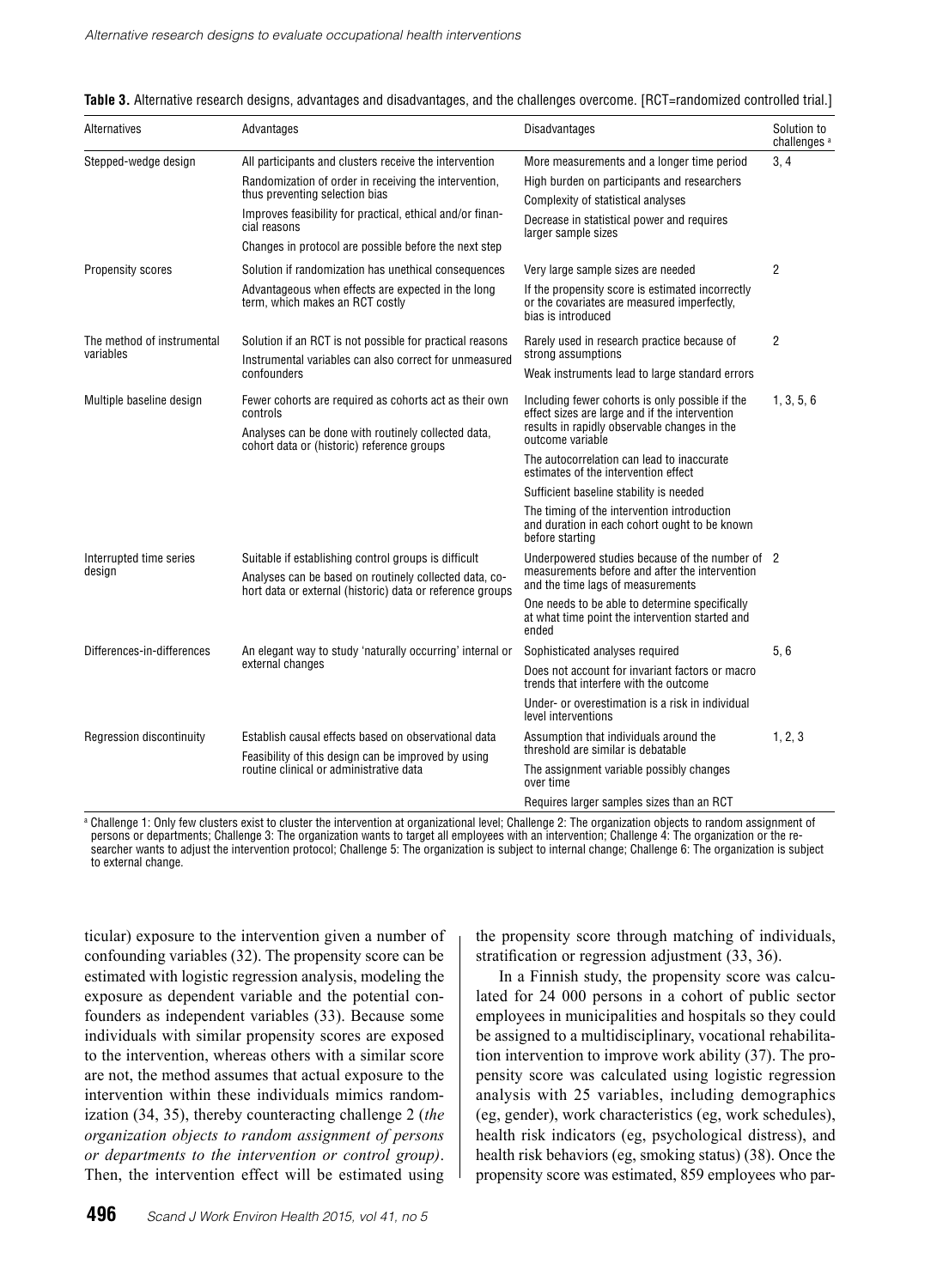ticipated in the intervention were matched by propensity score with 2426 controls, thereby excluding all other, unmatched employees in the entire cohort. The intervention showed adverse effects on perceived work ability and no beneficial effects on work disability: the risk of suboptimal work ability was somewhat higher after short- and long-term follow-up for participants than for controls (prevalence ratio 1.23 and 1.18, respectively) (37), while an earlier study showed that incident longterm work disability was about the same for participants and controls (hazard ratio 0.98) (38).

Some conditions need to be fulfilled before propensity scores can be considered as an alternative. The method assumes that all important prognostic variables are included and the model can be built perfectly (33, 34). If the propensity score is estimated or the covariates measured imperfectly, this bias may affect the estimated intervention effect (33). One way to cope with this problem is to construct different sets of propensity scores to test its robustness (39–41).

#### Instrumental variables method

The method of an instrumental variable is well known in the field of economics and applied to explore causal relationships between the intervention and an outcome in longitudinal studies (42). The method relies on finding a valid prediction variable, named "the instrument", that meets three assumptions: it (i) predicts the actual intervention received, (ii) is not directly related to the outcome, except by the direct effect of the intervention, and (iii) is not related to the outcome by any other measured or unmeasured path (42–44). Elovainio and colleagues recently investigated the association of job demands and job strain with perceived stress, psychological distress and sleeping problems among elderly care workers (45). Staffing level (ie, the ratio of the total number of nursing staff to the number of residents in the elderly care wards) appeared to be a strong instrument for both job demands and job strain, and instrumental regression analyses showed statistically significant associations with perceived stress and psychological distress. Self-reported job demands and job strain revealed the same results. An advantage of this method is that it provides a way to obtain a potentially unbiased estimate of treatment effect, even in the presence of strong unmeasured confounding (44). Since instrumental variables predict compliance to an intervention (or actual exposure) but have, by definition, no direct, independent effect on the outcome, the method of instrumental variables can reach the same effect as randomization (44) and thereby counteracts challenge 2 (*the organization objects to random assignment of persons or departments to the intervention or control group)*.

As an example of this method, Behncke (46) investigated the effects of retirement on various health outcomes (eg, self-assessed health, chronic condition, and biological measures). Of the 1439 individuals at baseline, 192 subjects retired during the two year follow-up. Behncke assumed that reaching the state pension age affected the retirement decision, but was not directly related to health outcomes. The analyses showed that state pension age was a good predictor for retirement and thus a strong instrument. The results of the instrumental analyses showed that retirement significantly increased the risk of being diagnosed with a chronic condition.

Choosing the correct instrument for the analysis is a crucial factor in this design. Weak instruments (ie, a low correlation between the instrument variable and intervention or exposure variable) lead to large standard errors resulting in imprecise and biased results when the sample size is small (47). Therefore, this method is particularly useful for large samples and in case of moderate confounding.

#### Multiple baseline design

In a multiple baseline design the same intervention is implemented at different time points across groups with pre- and post-measurements (48, 49). Outcome variables are measured in all groups at baseline. Then, one or more groups receive the intervention while others remain in the control condition. After sufficient time has passed for the intervention to affect the outcome, outcomes are again measured in all groups and the intervention is introduced in the next one or more groups (48–50). This procedure minimizes challenge 3 (*the organization wants to target all employees with an intervention).* By sequentially introducing the intervention to groups, patterns of unexpected internal or external events can be studied; counteracting challenge 5 and 6 (*the organization is subject to internal/external change*). Compared to the RCT, fewer groups of participants are required in the multiple baseline design, since the group also acts as its own control (49); counteracting challenge 1 (*only few clusters exist to cluster the intervention at organizational level*). The design can be considered the non-randomized observational equivalent of the stepped-wedge design.

The evaluation of a behavioral contingency feedback intervention to increase attendance among 64 certified nursing assistants at three hospitals was conducted by applying a reversal (ie, ABA) multiple baseline design (51). The nine-week intervention was introduced across three groups at 16, 19, and 21 weeks after baseline measurement. All groups returned to the baseline situation (ie, A) after receiving the intervention (ie, B). The study ended with a final measurement after 39 weeks. The hospitals provided the research team with the working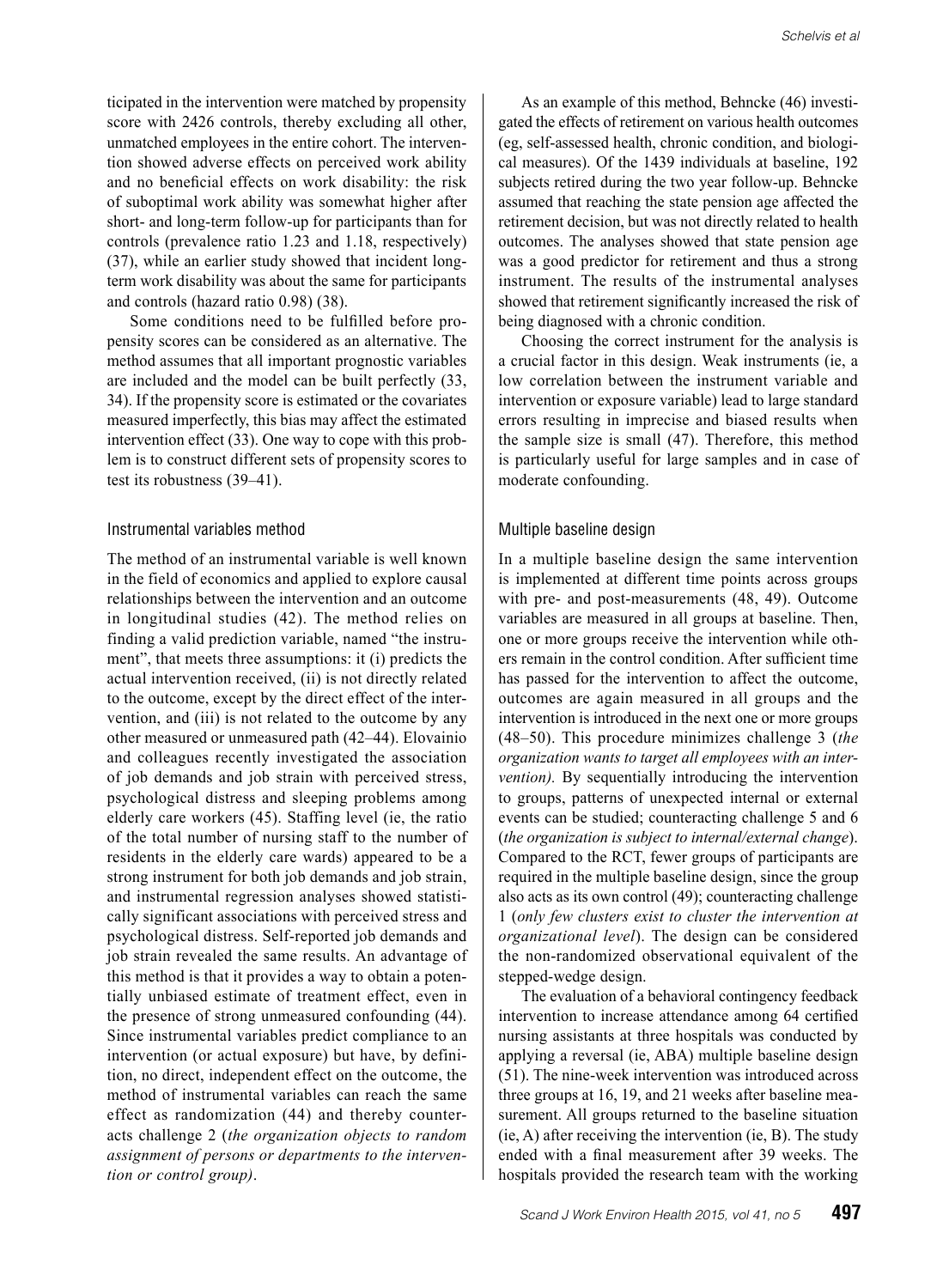schedules of the participants and their sickness absence records. The repeated measures analysis of variance showed that the total number of absent days per week decreased in the intervention period [mean 0.13, standard deviation (SD) 0.17] compared to baseline (mean 0.24, SD 0.19) and increased again after returning to the baseline situation (mean 0.24, SD 0.20).

The main statistical challenge in using the multiple baseline design is the high autocorrelation of repeated measurements over time, which can lead to imprecise estimates of the intervention effect (49). Autocorrelation can be removed by Auto-Regressive Integrated Moving Average or Independent Time Series Analysis modeling (49). Another challenge is achieving sufficient baseline stability, which includes enough data points for precise estimates (52). Third, the duration of the study should be sufficiently long to monitor external variations without interference of other influences, such as seasonal effects (49). Routinely collected data are an efficient means to establish a stable baseline over an extensive time period and this may even reduce data collection costs (49).

#### Interrupted time series design

In the interrupted time series design, a series of measurements is performed before and after implementation of the intervention at population level in order to detect whether the intervention has a significantly greater effect than the underlying secular trend, such as an economic, market or demographic trend (eg, the change in average body height of a population over time) (53). Whether the intervention had a significantly larger effect than any underlying trend is estimated by comparing the trend in the outcome after the intervention to the trend in the pre-intervention period (54, 55). Since randomization is not a prerequisite in this design, challenge 2 (*The organization objects to random assignment of persons or departments*) does not apply. The design is particularly relevant when using routinely collected data, such as workers' medical examinations, income insurance data, or workers' compensation data (26).

Farina and colleagues investigated the impact of national legislation on minimum safety and health requirements in 1999 on injuries at construction sites (56). Total and serious injury rates in the construction sector were calculated from 1994–2005, based on an integrated database (ie, Work History Italian Panel Salute). By applying segmented regression models that take into account secular trends and correct for any autocorrelation between the single observations, the results showed that the injury rates (per 10 000 weeks worked) decreased by  $0.21$  (95% CI -0.41 – -0.01) per year more after the intervention than in the period before.

The main methodological concerns in applying the interrupted time series design for interventions are

determining both the number of measurements before and after the intervention and the necessary time lags between measurements (eg, monthly or yearly data of sickness absence) to detect autocorrelations or secular trends (26, 57). Being able to determine specifically at what time point the intervention started is a precondition for applying the interrupted time series design (58).

## Differences-in-differences

Differences-in-differences methods are common practice in economics to evaluate and interpret the effect of an inevitable change (eg, policy measure). In this design, observational data are used to compare the change in the outcome of a certain group that is subjected to an intervention at a specific time point to a change in the outcome in a group that is not exposed to this intervention (59). The method relies on finding a naturally occurring control group that mimics the properties of the intervention group and is therefore expected to follow the same time trend on the outcome as the intervention group would have in absence of the intervention (60). This design does not necessarily require measurements for the same individuals in each group over time, since repeated cross-sectional surveys can also be used (61). The intervention effect is calculated by subtracting the average change over time in the outcome variable in the control group from the average change in the intervention group. The design is thus an elegant way to study the internal or external changes that were named challenges earlier (*challenge 5 and 6*).

The differences-in-differences approach was applied to study the impact of a quality improvement intervention on reducing work disability, disability days, and disability and medical costs (62). The intervention firstly provided financial incentives to 512 health providers for faster adoption of occupational health best practices, and secondly focused on improvement of care coordination and disability management at patient level. A control group of 2297 providers with the same characteristics as the intervention group was constructed. Two cross sections of data were made, which included 33 910 workers' compensation claims in the baseline period (15 408 and 18 502 for the intervention and control groups, respectively) and 71 696 (31 520 and 40 176 in the intervention and control groups, respectively) claims during the follow-up period. Patients of the providers in the intervention group were significantly less likely to be off work after one year, leading to a reduction in disability days, and lower disability and medical costs.

As with the multiple baseline design and the interrupted time series design, the main methodological concern in this approach is the autocorrelation of the outcome (63). To deal with this issue, Bertrand and colleagues recommended conducting quite sophisti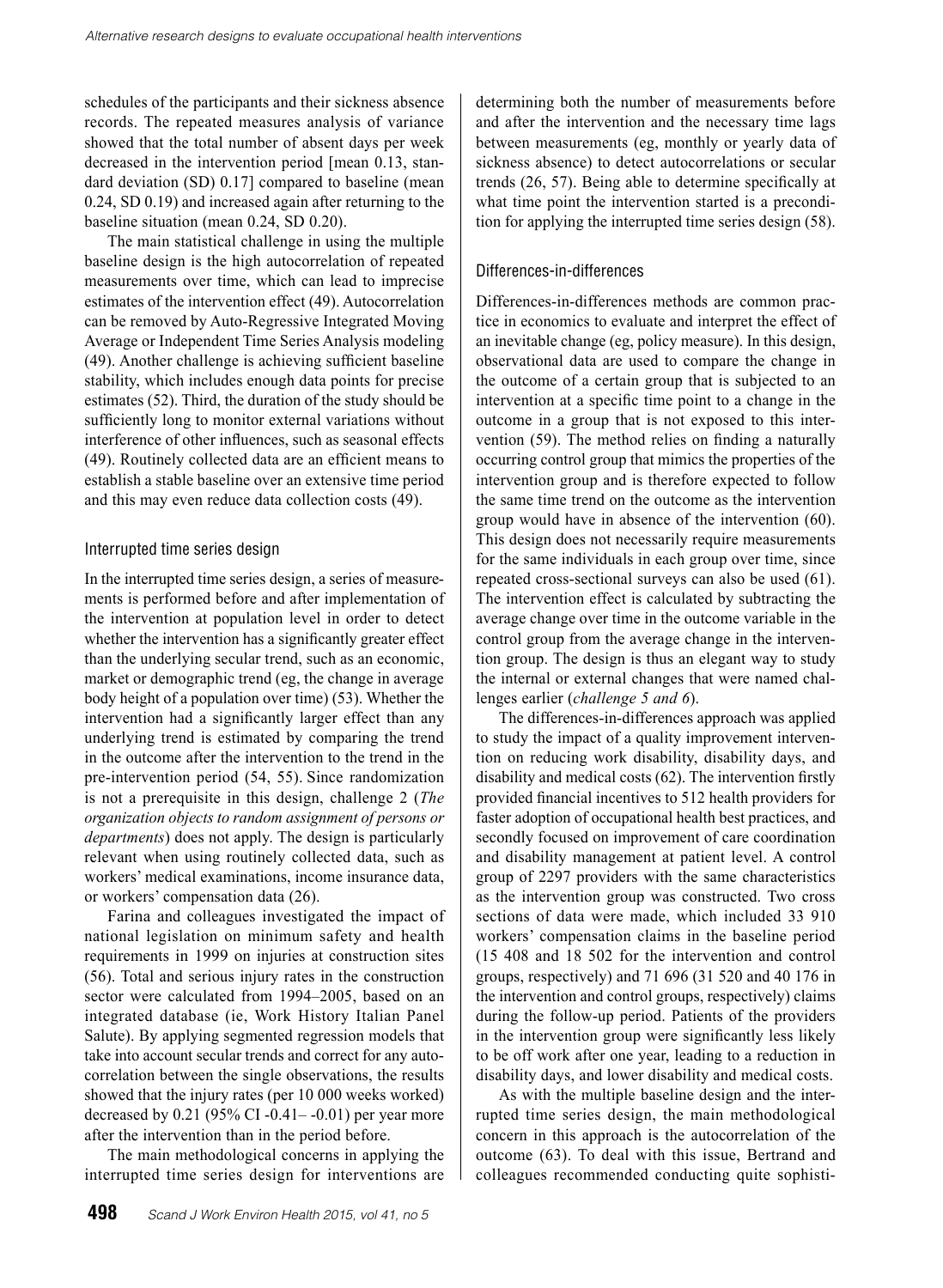cated analyses, such as bootstrap techniques, when the number of groups is sufficiently large (63). Also, the differences-in-differences approach does not account for invariant factors and macro trends in one or both groups that might interfere with the outcome. Lastly, at the individual level, the impact of an intervention can be under- or overestimated due to unobserved, temporary and individual-specific events (60).

#### Regression discontinuity

The regression discontinuity design has been well established in economics over the last two decades, but not often applied in epidemiological studies. This design exploits a threshold or "cut-off" in a continuous variable used to assign treatment or intervention, and implies that individual whose assignment values lies "just above" or "just below" this threshold belong to the same population (64, 65) and thus can be compared to each other. The causal effects can be estimated by comparing the outcome between the two groups (66), assuming that subjects are not able to manipulate the threshold value. Hence, challenge 1, 2, and 3 concerning randomization and control group are minimized.

The causal effect of extending unemployment benefit duration on unemployment duration and post-unemployment outcomes was estimated in a regression discontinuity design (67). A sharp discontinuity for age could be used, since the maximum duration of unemployment benefits increases from 12 to 18 months at the age of 45. Age was considered the threshold value, ie, the assignment variable. The study population consisted of 3432 men (44–46 years) and 3784 women (43.5–46.5 years) who were unemployed in the period from  $2001-2003$ . By including a dummy for being exposed (ie, being >45 years old), the exit rates from employment and unemployment in the group aged >45 years were compared to the exit rates from those in the control group. The hazard rates showed that a shorter duration of unemployment benefit was associated with a higher probability of entering paid employment.

The regression discontinuity design is only appropriate when treatment is applied to a strictly defined rule, linked to a continuously measured variable (such as duration of unemployment benefit in the example above) (66). The assumption that individuals around the threshold are similar is often debatable (64). Other important factors to consider when applying this design are the possibility of change over time in the assignment variable and the unequal distribution of missing data between the two groups. Applying this design requires larger sample sizes than an RCT to achieve sufficient statistical power (68). The feasibility of this design can be improved by using routine clinical or administrative data (66).

#### *Discussion*

This article demonstrated the appropriateness of research designs other than the RCT for the evaluation of occupational health interventions. Studies wherein these research designs have been applied successfully showed that the most fundamental research question in intervention research could be answered, ie, did change actually occur as a result of the intervention? The designs were either experimental in nature (ie, stepped wedge) or observational (ie, propensity scores, instrumental variables, multiple baseline design, interrupted time series, difference-in-difference, and regression discontinuity).

Some of the alternative designs (eg, multiple baseline design) require using more complex statistical models that may contain a relatively large number of parameters in order to account for heterogeneity across clusters. In these cases, larger sample sizes might be needed than would be the case for individually based RCT. Furthermore, in any intervention evaluation, it seems worthwhile to determine systematically how implementation influenced the results by conducting a process evaluation. A well-known implementation model for public health and community-based interventions is the RE-AIM framework, which assesses reach, efficacy, adoption, implementation, and maintenance (69). Nielsen and Randall's implementation model might be more helpful for organizational-level occupational health interventions since it additionally takes into account the mental models (ie, readiness for change and perception) of those involved (70).

Even though several researchers have acknowledged that conducting an RCT on a complex intervention within an occupational health context is not always preferable, the described alternative designs are not yet widely adopted in occupational health. This could be explained by unfamiliarity of researchers with the alternatives and their advantages and disadvantages compared to the RCT, or researchers feeling pressured to apply an RCT to maximize the possibility for publication. Hopefully, this article serves as a nudge for colleagues to consider alternative research designs for the evaluation of interventions. This article also aimed to provide the necessary information to decide on selecting the most appropriate design to answer the research question, with the highest level of internal and external validity possible and the lowest costs. Designs using observational data, for instance, are particularly useful for organizational interventions or policy measures with availability of sufficient administrative data allowing for a timely evaluation of the impact of such interventions. Observational designs may be especially applicable to research in dynamic work contexts characterized by eg, high turnover, organizational restructuring, or internal mobility. While the RCT is based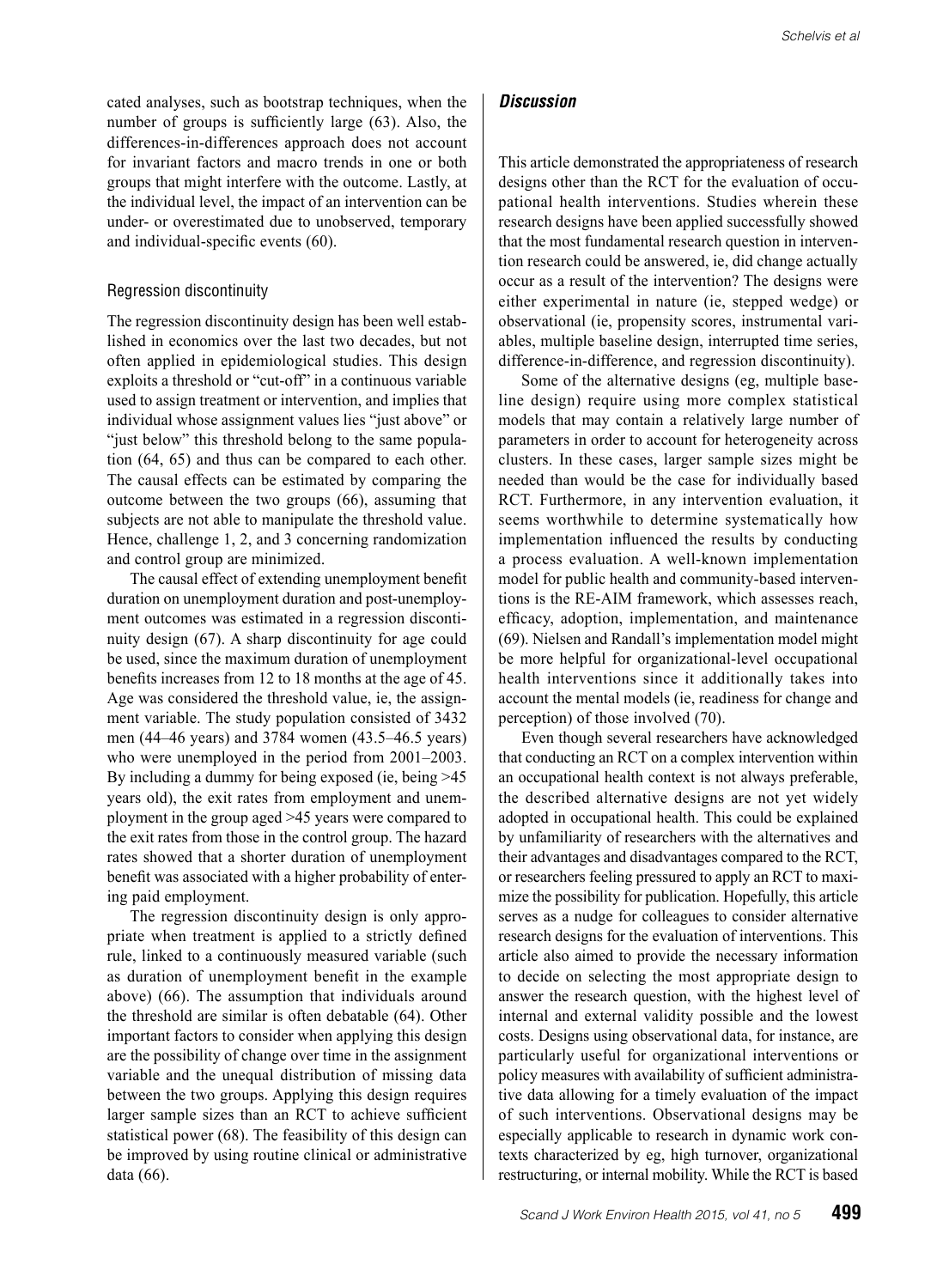on a fixed cohort whereby individuals are enrolled at the same time (ie, the start of the study) and followed up for a similar period, this may be difficult when conducting an RCT in organizations with a high annual turnover of personnel. Some alternative designs are based on dynamic cohorts whereby individuals can enter and leave the cohort at different times, eg, the designs based on repeated cross-sectional data (see table 2). This may be an additional advantage to consider an observational design over an RCT.

The societal trend of big data deserves to be mentioned at this point. Some have proclaimed the current period, with its digitized patient records in large databases, to be an "open information era" as a result of public institution's and government's increased transparency (71). Research can benefit from the readily accessible data this "era" yields by combining large amounts of information gathered for different purposes via different devices or media (ie, big data, so called for its variety, volume, and velocity) (72). In doing so, we can discover correlations that would not be discovered in carefully constructed evaluations, which are typically set out to test causal relations. Big data are thus especially of interest for the described alternative research designs drawing on routinely collected data.

The research designs described in this article are appropriate to evaluate the effect of an intervention that is noticeable within a period of months to several years. However, the time lag between the intervention and the consequences for health can take many more years (eg, the effect of an intervention to reduce occupational exposure to dust on diseases such as silicosis and COPD). In these situations, other designs need to be considered, such as health impact assessment (HIA), which simulates the development of illness over time, based on the combined estimate of three models on: stage of the disease, the effect of exposure on stages of disease, and population characteristics. Meijster and colleagues combined a multi-stage model of respiratory problems, exposure to flour dust and allergens, and career length and influx of new workers, to estimate respiratory health outcomes of workers in the bakery sector (73). The probability on transitioning to the next stage of disease, per unit of exposure, per year was calculated, so that incidence could be determined. The combined model demonstrated how respiratory problems develop over time and how exposure and population characteristics contributed, eg, a mean latency period of 10.3 years (95% CI 8.3–12.3) for developing respiratory symptoms in bakers was predicted (73). Even though the RCT is still preferred as design for interventions targeted at individual level, this article provides an overview of appropriate alternatives when a group level intervention is applied, or if methodological or feasibility issues are encountered in an individual RCT

that obscure the intervention-outcome relationship. The choice of the most appropriate design will be guided by the specific research question, complexity of the intervention, data available, context, and costs. Moreover, researchers conducting systematic reviews should not neglect evidence from studies applying alternative research designs. They should broaden their inclusion criteria towards observational studies with appropriate designs. When these alternative designs are applied more often, further research is necessary on the development and implementation of a guideline to improve the quality of reporting non-randomized controlled trials. We highly recommend to adopt and further explore the possibilities of both experimental alternatives and alternatives based on observational data for the evaluation of occupational health interventions.

## Competing interests

The authors declare they have no competing interests.

# *Acknowledgment*

The authors thank Noortje Wiezer for her valuable suggestions on earlier drafts of this narrative review.

# *References*

- 1. Crofton JW, Clegg JW, Mitchison DA, Hurford JV, Douglas Smith BJ, Snell WE, et al. STREPTOMYCIN treatment of pulmonary tuberculosis. A Medical Research Council Investigation. Brit Med J. 1948;2(4582):769–82. [http://dx.doi.](http://dx.doi.org/10.1136/bmj.2.4582.769) [org/10.1136/bmj.2.4582.769](http://dx.doi.org/10.1136/bmj.2.4582.769).
- 2. Martimo KP, Shiri R, Miranda H, Ketola R, Varonen H, Viikari-Juntura E. Effectiveness of an ergonomic intervention on the productivity of workers with upper-extremity disorders - A randomized controlled trial. Scand J Work Environ Health. 2010;36(1):25–33. <http://dx.doi.org/10.5271/sjweh.2880>.
- 3. Wolff N. Using randomized controlled trials to evaluate socially complex services: problems, challenges and recommendations. J Ment Health Policy Econ. 2000;3(2):97–109. [http://](http://dx.doi.org/10.1002/1099-176X(200006)3:2%3C97::AID-MHP77%3E3.0.CO;2-S) [dx.doi.org/10.1002/1099-176X\(200006\)3:2<97::AID-](http://dx.doi.org/10.1002/1099-176X(200006)3:2%3C97::AID-MHP77%3E3.0.CO;2-S)[MHP77>3.0.CO;2-S](http://dx.doi.org/10.1002/1099-176X(200006)3:2%3C97::AID-MHP77%3E3.0.CO;2-S).
- 4. Blackwood B. Methodological issues in evaluating complex healthcare interventions. J Adv Nurs. 2006;54(5):612-22. <http://dx.doi.org/10.1111/j.1365-2648.2006.03869.x>.
- 5. Hawe P, Shiell A, Riley T. Important considerations for standardizing complex interventions. J Adv Nurs. 2008;62(2):267. [http://dx.doi.org/10.1111/j.1365-](http://dx.doi.org/10.1111/j.1365-2648.2008.04686.x) [2648.2008.04686.x](http://dx.doi.org/10.1111/j.1365-2648.2008.04686.x).
- 6. Glasgow RE, Klesges LM, Dzewaltowski DA, Bull SS,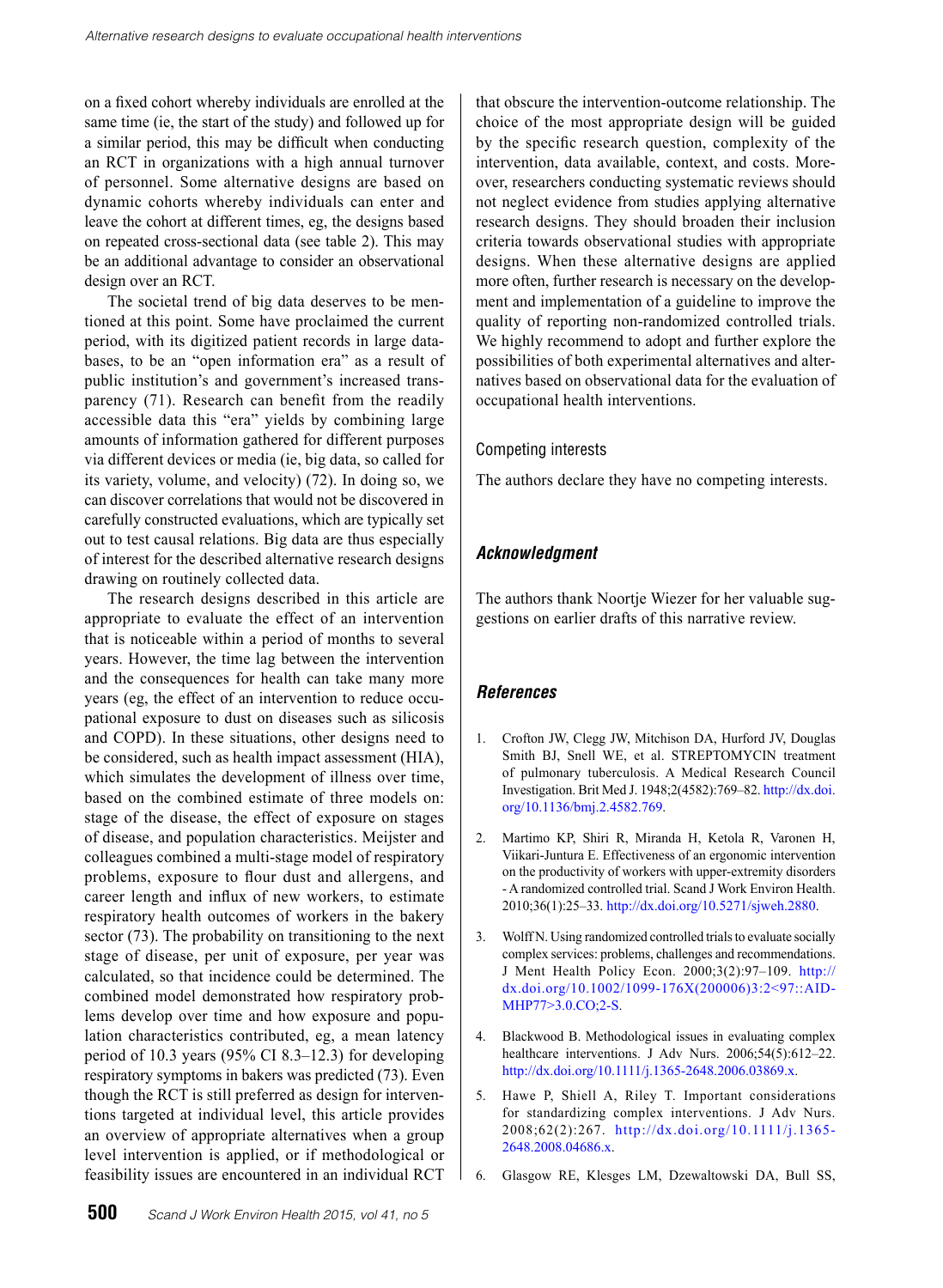Estabrooks P. The future of health behavior change research: what is needed to improve translation of research into health promotion practice? Ann Behav Med. 2004;27(1):3–12. [http://](http://dx.doi.org/10.1207/s15324796abm2701_2) [dx.doi.org/10.1207/s15324796abm2701\\_2](http://dx.doi.org/10.1207/s15324796abm2701_2).

- 7. Campbell NC, Murray E, Darbyshire J, Emery J, Farmer A, Griffiths F, et al. Designing and evaluating complex interventions to improve health care. Brit Med J. 2007;334(7591):455–9. [http://dx.doi.org/10.1136/](http://dx.doi.org/10.1136/bmj.39108.379965.BE. 
) [bmj.39108.379965.BE.](http://dx.doi.org/10.1136/bmj.39108.379965.BE. 
)
- 8. Shepperd S, Lewin S, Straus S, Clarke M, Eccles MP, Fitzpatrick R, et al. Can we systematically review studies that evaluate complex interventions? PLoS Med. 2009;6(8):e1000086. [http://dx.doi.org/10.1371/journal.](http://dx.doi.org/10.1371/journal.pmed.1000086) [pmed.1000086](http://dx.doi.org/10.1371/journal.pmed.1000086).
- 9. Craig P, Dieppe P, Macintyre S, Michie S, Nazareth I, Petticrew M. Developing and evaluating complex interventions: The new Medical Research Council guidance. Int J Nurs Stud. 2013;50(5):587–92. [http://dx.doi.org/10.1016/j.](http://dx.doi.org/10.1016/j.ijnurstu.2012.09.010) [ijnurstu.2012.09.010](http://dx.doi.org/10.1016/j.ijnurstu.2012.09.010).
- 10. Glasgow RE, Lichtenstein E, Marcus AC. Why don't we see more translation of health promotion research to practice? Rethinking the efficacy-to-effectiveness transition. Am J Public Health. 2003;93(8):1261–7. [http://dx.doi.org/10.2105/](http://dx.doi.org/10.2105/AJPH.93.8.1261) [AJPH.93.8.1261](http://dx.doi.org/10.2105/AJPH.93.8.1261).
- 11. Ioannidis JPA, Haidich A-, Pappa M, Pantazis N, Kokori SI, Tektonidou MG, et al. Comparison of evidence of treatment effects in randomized and nonrandomized studies. JAMA-J Am Med Assoc. 2001;286(7):821–30. [http://dx.doi.](http://dx.doi.org/10.1001/jama.286.7.821) [org/10.1001/jama.286.7.821](http://dx.doi.org/10.1001/jama.286.7.821).
- 12. Campbell MK, Piaggio G, Elbourne DR, Altman DG. Consort 2010 statement: Extension to cluster randomised trials. BMJ. 2012;345:e5661. <http://dx.doi.org/10.1136/bmj.e5661>.
- 13. Puffer S, Torgerson DJ, Watson J. Cluster randomized controlled trials. J Eval Clin Pract. 2005;11(5):479–83. [http://](http://dx.doi.org/10.1111/j.1365-2753.2005.00568.x) [dx.doi.org/10.1111/j.1365-2753.2005.00568.x](http://dx.doi.org/10.1111/j.1365-2753.2005.00568.x).
- 14. Zwarenstein M, Treweek S, Gagnier JJ, Altman DG, Tunis S, Haynes B, et al. Improving the reporting of pragmatic trials: An extension of the CONSORT statement. Brit Med J. 2008;337(7680):1223–6. [http://dx.doi.org/10.1136/bmj.](http://dx.doi.org/10.1136/bmj.a2390) [a2390](http://dx.doi.org/10.1136/bmj.a2390).
- 15. Concato J, Shah N, Horwitz RI. Randomized, controlled trials, observational studies, and the hierarchy of research designs. New Engl J Med. 2000;342(25):1887–92. [http://dx.doi.](http://dx.doi.org/10.1056/NEJM200006223422507) [org/10.1056/NEJM200006223422507](http://dx.doi.org/10.1056/NEJM200006223422507).
- 16. Last JM, Spasoff RA, Harris SS, editors. A Dictionary of Epidemiology. 4th ed. New York: Oxford University Press; 2000.
- 17. Oude Hengel KM, Blatter BM, Joling CI, van der Beek AJ, Bongers PM. Effectiveness of an intervention at construction worksites on work engagement, social support, physical workload, and need for recovery: results from a cluster randomized controlled trial. BMC Public Health. 2012;12:1008. <http://dx.doi.org/10.1186/1471-2458-12-1008>.
- 18. Kristensen TS. Intervention studies in occupational epidemiology. Occup Environ Med. 2005;62(3):205–10.

<http://dx.doi.org/10.1136/oem.2004.016097>.

- 19. Nielsen K, Taris TW, Cox T. The future of organizational interventions: Addressing the challenges of today's organizations. Work Stress. 2010;24(3):219–33. [http://dx.doi.](http://dx.doi.org/10.1080/02678373.2010.519176) [org/10.1080/02678373.2010.519176](http://dx.doi.org/10.1080/02678373.2010.519176).
- 20. Bonell C, Fletcher A, Morton M, Lorenc T, Moore L. Realist randomised controlled trials: A new approach to evaluating complex public health interventions. Soc Sci Med. 2012;75(12):2299–306.
- 21. Griffiths A. Organizational interventions. Facing the limits of the natural science paradigm. Scand J Work Environ Health. 1999;25(6):589–96.<http://dx.doi.org/10.5271/sjweh.485>.
- 22. West SG, Duan N, Pequegnat W, Gaist P, Des Jarlais DC, Holtgrave D, et al. Alternatives to the randomized controlled trial. Am J Public Health. 2008;98(8):1359–66. [http://dx.doi.](http://dx.doi.org/10.2105/AJPH.2007.124446) [org/10.2105/AJPH.2007.124446](http://dx.doi.org/10.2105/AJPH.2007.124446).
- 23. Hussey MA, Hughes JP. Design and analysis of stepped wedge cluster randomized trials. Contemp Clin Trials. 2007;28(2):182–91. [http://dx.doi.org/10.1016/j.](http://dx.doi.org/10.1016/j.cct.2006.05.007) [cct.2006.05.007](http://dx.doi.org/10.1016/j.cct.2006.05.007).
- 24. Brown CA, Lilford RJ. The stepped wedge trial design: A systematic review. BMC Med Res Methodol. 2006;6:54. <http://dx.doi.org/10.1186/1471-2288-6-54>.
- 25. Mdege ND, Man M-, Taylor CA, Torgerson DJ. Systematic review of stepped wedge cluster randomized trials shows that design is particularly used to evaluate interventions during routine implementation. J Clin Epidemiol. 2011;64(9):936–48. <http://dx.doi.org/10.1016/j.jclinepi.2010.12.003>.
- 26. Sanson-Fisher RW, D'Este CA, Carey ML, Noble N, Paul CL. Evaluation of systems-oriented public health interventions: Alternative research designs. Annu Rev Publ Health. 2014;35:9–27. [http://dx.doi.org/10.1146/annurev](http://dx.doi.org/10.1146/annurev-publhealth-032013-182445)[publhealth-032013-182445](http://dx.doi.org/10.1146/annurev-publhealth-032013-182445).
- 27. Zwijsen SA, Gerritsen DL, Eefsting JA, Smalbrugge M, Hertogh CM, Pot AM. Coming to grips with challenging behaviour: a cluster randomised controlled trial on the effects of a new care programme for challenging behaviour on burnout, job satisfaction and job demands of care staff on dementia special care units. Int J Nurs Stud. 2015;52(1):68–74. <http://dx.doi.org/10.1016/j.ijnurstu.2014.10.003>.
- 28. Kotz D, Spigt M, Arts ICW, Crutzen R, Viechtbauer W. Researchers should convince policy makers to perform a classic cluster randomized controlled trial instead of a stepped wedge design when an intervention is rolled out. J Clin Epidemiol. 2012;65(12):1255–6. [http://dx.doi.org/10.1016/j.](http://dx.doi.org/10.1016/j.jclinepi.2012.06.016) [jclinepi.2012.06.016](http://dx.doi.org/10.1016/j.jclinepi.2012.06.016).
- 29. Kotz D, Spigt M, Arts ICW, Crutzen R, Viechtbauer W. Use of the stepped wedge design cannot be recommended: A critical appraisal and comparison with the classic cluster randomized controlled trial design. J Clin Epidemiol. 2012;65(12):1249– 52. <http://dx.doi.org/10.1016/j.jclinepi.2012.06.004>.
- 30. D'Agostino RB,Jr. Propensity score methods for bias reduction in the comparison of a treatment to a nonrandomized control group. Stat Med. 1998;17(19):2265– 81. [http://dx.doi.org/10.1002/\(SICI\)1097-](http://dx.doi.org/10.1002/(SICI)1097-0258(19981015)17:19%3C2265::AID-SIM918%3E3.0.CO;2-B) [0258\(19981015\)17:19<2265::AID-SIM918>3.0.CO;2-B](http://dx.doi.org/10.1002/(SICI)1097-0258(19981015)17:19%3C2265::AID-SIM918%3E3.0.CO;2-B).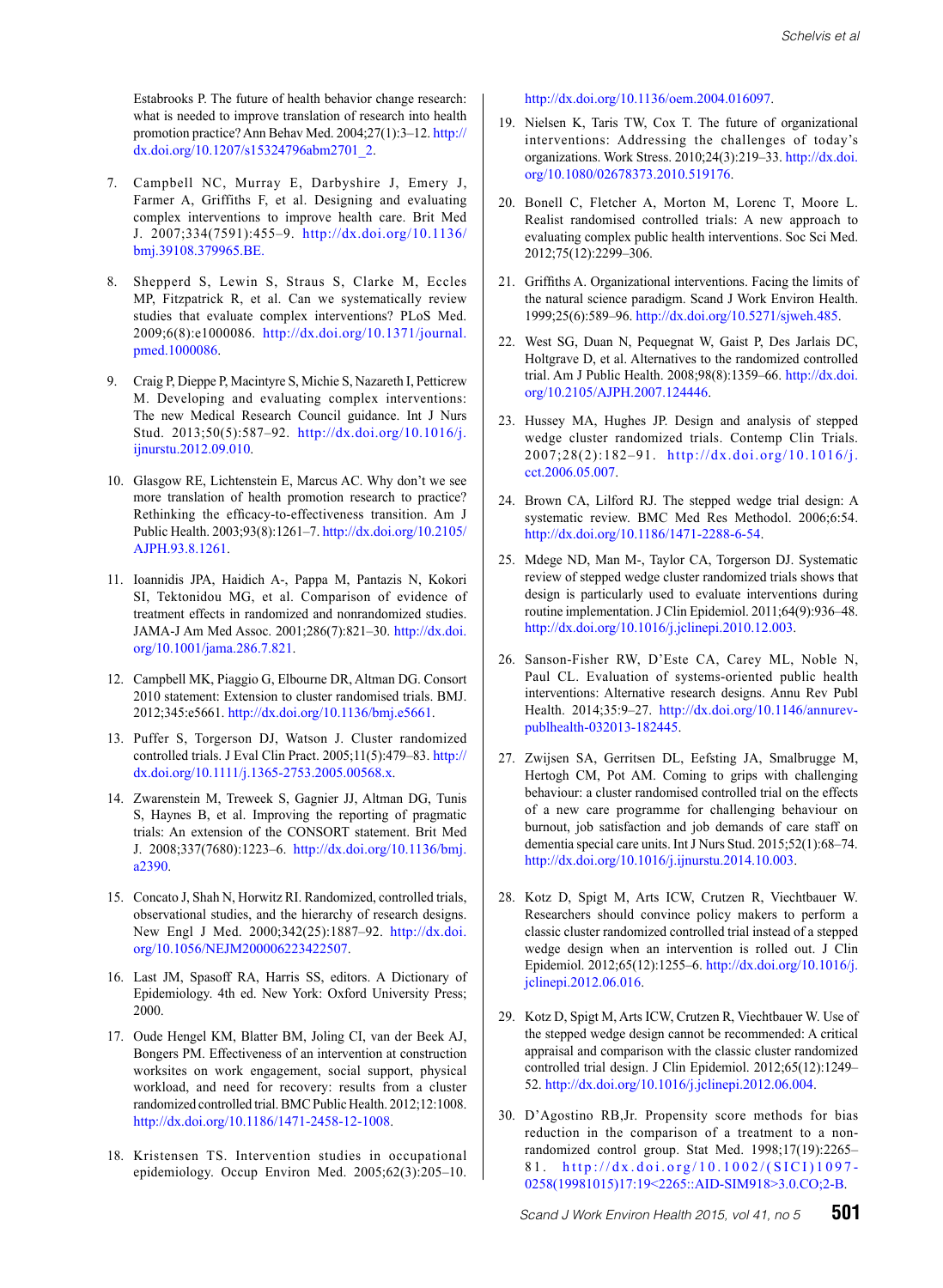- 31. Shadish WR, Luellen JK, Clark MH. Propensity Scores and Quasi-Experiments: A Testimony to the Practical Side of Lee Sechrest. In: Bootzin RR, McKnight PE, editors. Strengthening research methodology: Psychological measurement and evaluation. Washington, DC, US: American Psychological Association; 2006. p. 143–57. [http://dx.doi.](http://dx.doi.org/10.1037/11384-008) [org/10.1037/11384-008](http://dx.doi.org/10.1037/11384-008).
- 32. Rosenbaum PR, Rubin DB. The central role of the propensity score in observational studies for causal effects. Biometrika. 1983;70(1):41–55.<http://dx.doi.org/10.1093/biomet/70.1.41>.
- 33. Luellen JK, Shadish WR, Clark MH. Propensity scores: an introduction and experimental test. Evaluation Rev. 2005;29(6):530–58. [http://dx.doi.](http://dx.doi.org/10.1177/0193841X05275596) [org/10.1177/0193841X05275596](http://dx.doi.org/10.1177/0193841X05275596).
- 34. Austin PC. An Introduction to Propensity Score Methods for Reducing the Effects of Confounding in Observational Studies. Multivar Behav Res. 2011;46(3):399–424. [http://dx.doi.org/1](http://dx.doi.org/10.1080/00273171.2011.568786) [0.1080/00273171.2011.568786](http://dx.doi.org/10.1080/00273171.2011.568786).
- 35. Cousens S, Hargreaves J, Bonell C, Armstrong B, Thomas J, Kirkwood BR, et al. Alternatives to randomisation in the evaluation of public-health interventions: statistical analysis and causal inference. J Epidemiol Commun H. 2011;65(7):576– 81.<http://dx.doi.org/10.1136/jech.2008.082610>.
- 36. Schafer JL, Kang J. Average causal effects from nonrandomized studies: a practical guide and simulated example. Psychol Methods. 2008;13(4):279–313. [http://dx.doi.org/10.1037/](http://dx.doi.org/10.1037/a0014268) [a0014268](http://dx.doi.org/10.1037/a0014268).
- 37. Saltychev M, Laimi K, Oksanen T, Pentti J, Kivimaki M, Vahtera J. Does perceived work ability improve after a multidisciplinary preventive program in a population with no severe medical problems? The Finnish Public Sector Study. Scand J Work Environ Health. 2013;39(1):57–65. [http://](http://dx.doi.org/10.5271/sjweh.3298) [dx.doi.org/10.5271/sjweh.3298](http://dx.doi.org/10.5271/sjweh.3298).
- 38. Saltychev M, Laimi K, El-Metwally A, Oksanen T, Pentti J, Virtanen M, et al. Effectiveness of multidisciplinary primary prevention in decreasing the risk of work disability in a lowrisk population. Scand J Work Environ Health. 2012;38(1):27– 37.<http://dx.doi.org/10.5271/sjweh.3169>.
- 39. Austin PC. Double propensity-score adjustment: A solution to design bias or bias due to incomplete matching. Stat Methods Med Res. 2014;1–22. [http://dx.doi.](http://dx.doi.org/10.1177/0962280214543508) [org/10.1177/0962280214543508](http://dx.doi.org/10.1177/0962280214543508).
- 40. Steiner PM, Cook TD, Shadish WR. On the Importance of Reliable Covariate Measurement in Selection Bias Adjustments Using Propensity Scores. J Educ Behav Stat. 2011;36(2):213– 36.<http://dx.doi.org/10.3102/1076998610375835>.
- 41. Steiner PM, Cook TD, Shadish WR, Clark MH. The importance of covariate selection in controlling for selection bias in observational studies. Psychol Methods. 2010;15(3):250–67. <http://dx.doi.org/10.1037/a0018719>.
- 42. Newhouse JP, McClellan M. Econometrics in outcomes research: the use of instrumental variables. Annu Rev Publ Health. 1998;19:17–34. [http://dx.doi.org/10.1146/annurev.](http://dx.doi.org/10.1146/annurev.publhealth.19.1.17) [publhealth.19.1.17](http://dx.doi.org/10.1146/annurev.publhealth.19.1.17).
- 43. Bennett DA. An introduction to instrumental variables

analysis: part 1. Neuroepidemiology. 2010;35(3):237–40. <http://dx.doi.org/10.1159/000319455>.

- 44. Rassen JA, Brookhart MA, Glynn RJ, Mittleman MA, Schneeweiss S. Instrumental variables I: instrumental variables exploit natural variation in nonexperimental data to estimate causal relationships. J Clin Epidemiol. 2009;62(12):1226–32. <http://dx.doi.org/10.1016/j.jclinepi.2008.12.005>.
- 45. Elovainio M, Heponiemi T, Kuusio H, Jokela M, Aalto A, Pekkarinen L, et al. Job demands and job strain as risk factors for employee wellbeing in elderly care: an instrumentalvariables analysis. Eur J Public Health. 2015;25(1):103–8. <http://dx.doi.org/10.1093/eurpub/cku115>.
- 46. Behncke S. Does retirement trigger ill health? Health Econ. 2012;21(3):282–300. <http://dx.doi.org/10.1002/hec.1712>.
- 47. Martens EP, Pestman WR, de Boer A, Belitser SV, Klungel OH. Instrumental variables: application and limitations. Epidemiology. 2006;17(3):260–7. [http://dx.doi.](http://dx.doi.org/10.1097/01.ede.0000215160.88317.cb) [org/10.1097/01.ede.0000215160.88317.cb](http://dx.doi.org/10.1097/01.ede.0000215160.88317.cb).
- 48. Moeyaert M, Ugille M, Ferron JM, Beretvas SN, Van den Noortgate W. Modeling external events in the three-level analysis of multiple-baseline across-participants designs: a simulation study. Behav Res Methods. 2013;45(2):547–59. <http://dx.doi.org/10.3758/s13428-012-0274-1>.
- 49. Hawkins NG, Sanson-Fisher RW, Shakeshaft A, D'Este C, Green LW. The multiple baseline design for evaluating population-based research. Am J Prev Med. 2007;33(2):162–8. <http://dx.doi.org/10.1016/j.amepre.2007.03.020>.
- 50. Rhoda DA, Murray DM, Andridge RR, Pennell ML, Hade EM. Studies with staggered starts: multiple baseline designs and group-randomized trials. Am J Public Health. 2011;101(11):2164–9. [http://dx.doi.org/10.2105/](http://dx.doi.org/10.2105/AJPH.2011.300264) [AJPH.2011.300264](http://dx.doi.org/10.2105/AJPH.2011.300264).
- 51. Camden M, Ludwig T. Absenteeism in Health Care: Using Interlocking Behavioral Contingency Feedback to Increase Attendance With Certified Nursing Assistants. Journal of Organizational Behavior Management. 2013;33(3):165–84. <http://dx.doi.org/10.1080/01608061.2013.814521>.
- 52. Cuvo AJ. Multiple-baseline design in instructional research: pitfalls of measurement and procedural advantages. Am J Ment Def. 1979;84(3):219–28.
- 53. Biglan A, Ary D, Wagenaar AC. The value of interrupted time-series experiments for community intervention research. Prevention Science. 2000;1(1):31–49. [http://dx.doi.](http://dx.doi.org/10.1023/A:1010024016308) [org/10.1023/A:1010024016308](http://dx.doi.org/10.1023/A:1010024016308).
- 54. Fretheim A, Soumerai SB, Zhang F, Oxman AD, Ross-Degnan D. Interrupted time-series analysis yielded an effect estimate concordant with the cluster-randomized controlled trial result. J Clin Epidemiol. 2013;66(8):883–7. [http://dx.doi.](http://dx.doi.org/10.1016/j.jclinepi.2013.03.016) [org/10.1016/j.jclinepi.2013.03.016](http://dx.doi.org/10.1016/j.jclinepi.2013.03.016).
- 55. Zhang F, Wagner AK, Soumerai SB, Ross-Degnan D. Methods for estimating confidence intervals in interrupted time series analyses of health interventions. J Clin Epidemiol. 2009;62(2):143–8. [http://dx.doi.org/10.1016/j.](http://dx.doi.org/10.1016/j.jclinepi.2008.08.007) [jclinepi.2008.08.007](http://dx.doi.org/10.1016/j.jclinepi.2008.08.007).
- 56. Farina E, Bena A, Pasqualini O, Costa G. Are regulations